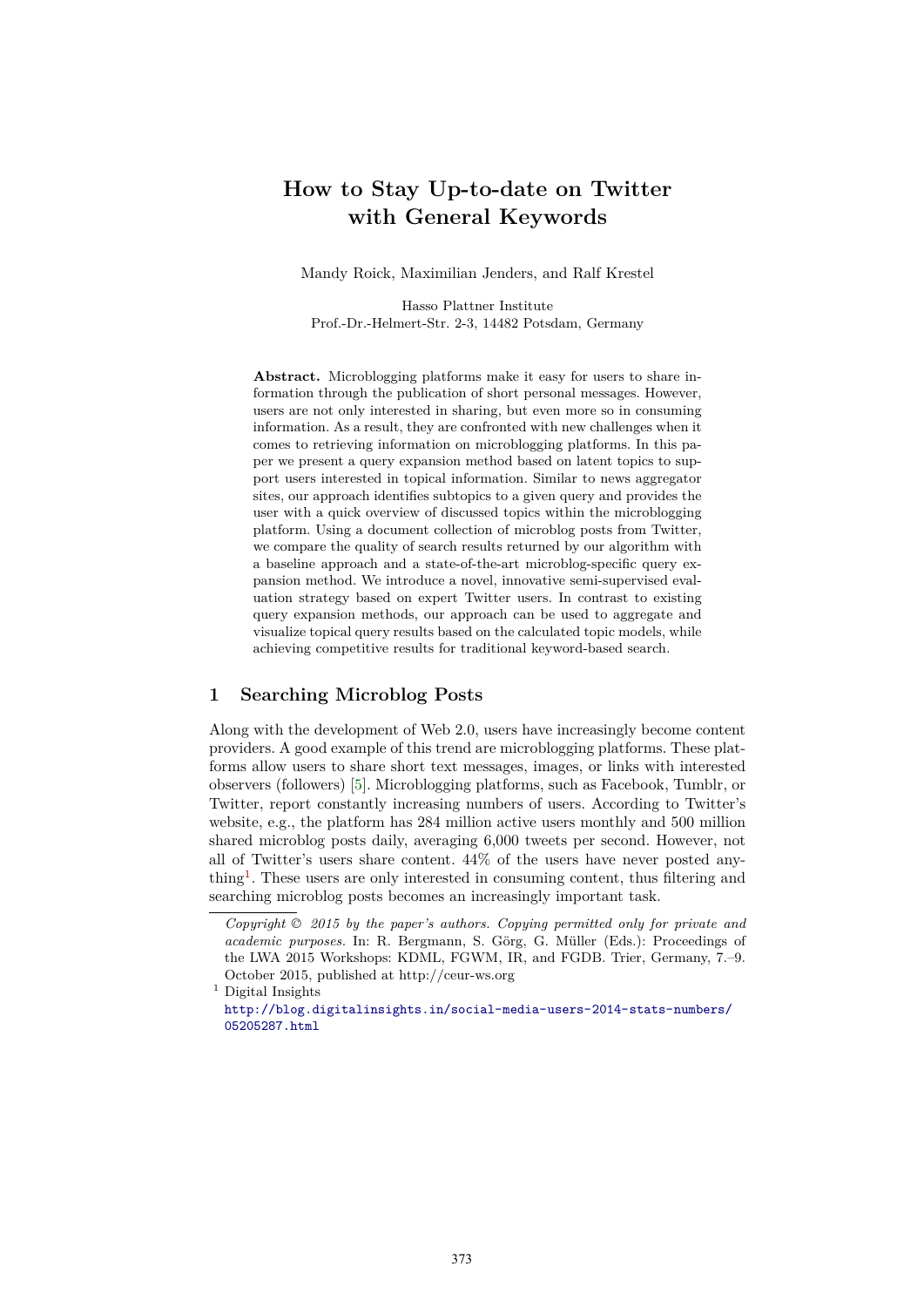In 2011, Twitter's search engine processed about 1.6 billion search queries daily. An analysis of the search behavior [\[10\]](#page-7-1) shows that 49% of Twitter users search for timely information, such as trending topics or information related to news, 26% describe an interest in social information about other users, and 36% report a search for specific topics, such as "astronomy". Since then, searching microblog posts has become part of the research agenda. The Text REtrieval Conference<sup>[2](#page-1-0)</sup> (TREC) opened a Microblog track in 2011 addressing a real-time search task on microblogging platforms. In 2014, Twitter expanded its search service to allow users to search for all tweets ever posted<sup>[3](#page-1-1)</sup>.

In contrast to Web search, searching microblogs displays some characteristic challenges [\[10\]](#page-7-1). To cope with the restricted length of tweets, Twitter users not only use abbreviations and emoticons, but also employ hashtags, which are explicit, user-specified topic markers. Another means to artificially condense information to fit in tweets is using a link to another web page with more information on the topic. Hence, many tweets contain URLs. However, these instruments are user-specified and their quality and usability for search depends on how users adopt them. URLs for instance often link to images or videos, which are difficult to interpret for a machine. The given hashtags are very inconsistent through different spellings and different interpretations of users; "#4YearsAgo5- StrangersBecame5Brothers", "#ThankYou1DYouChangedOurLives", and "#4- YearsOf1D" all refer to the four year anniversary of the band One Direction. For a user who does not follow this content on Twitter every day, it is difficult to pose queries that match the language used in tweets. The massive number of tweets every day constitutes an additional challenge to new users who are interested in an overview of the content on Twitter. To overcome the differences in the language used by users who post tweets and users who pose queries, we introduce a new query expansion approach to allow topic-based searching. This improves the search experience for people searching topical and news-like information on Twitter using rather general keywords such as "politics" or "basketball".

While many researchers propose query expansion algorithms for microblogging platforms  $[9]$ ,  $[11]$ ,  $[1]$ ,  $[4]$ , none of them deal with the search for specific topics. Currently, Twitter presents search results in a list view showing the content of tweets and their authors, the time that has passed since the tweets were posted, and, if the tweets link to a news page, a short summary of the news page. The ranking is mainly based on exact query term matching, on recency, and on popularity. While query expansion can help to overcome the problems of exact query term matching, topical queries usually include many subtopics that a user might be interested in. Gaining an overview of these results is difficult using ranked lists. Given the fact that Twitter behaves similar to news media [\[6\]](#page-7-6), we propose to use our results for query expansion to cluster tweets about similar topics. An application could display a user interface similar to platforms such as Google News<sup>[4](#page-1-2)</sup>, where individual news articles are aggregated and categorized.

<span id="page-1-0"></span><sup>&</sup>lt;sup>2</sup> TREC <http://trec.nist.gov>

<span id="page-1-1"></span><sup>3</sup> Twitter <https://blog.twitter.com/2014/building-a-complete-tweet-index>

<span id="page-1-2"></span><sup>4</sup> Google News <http://news.google.com>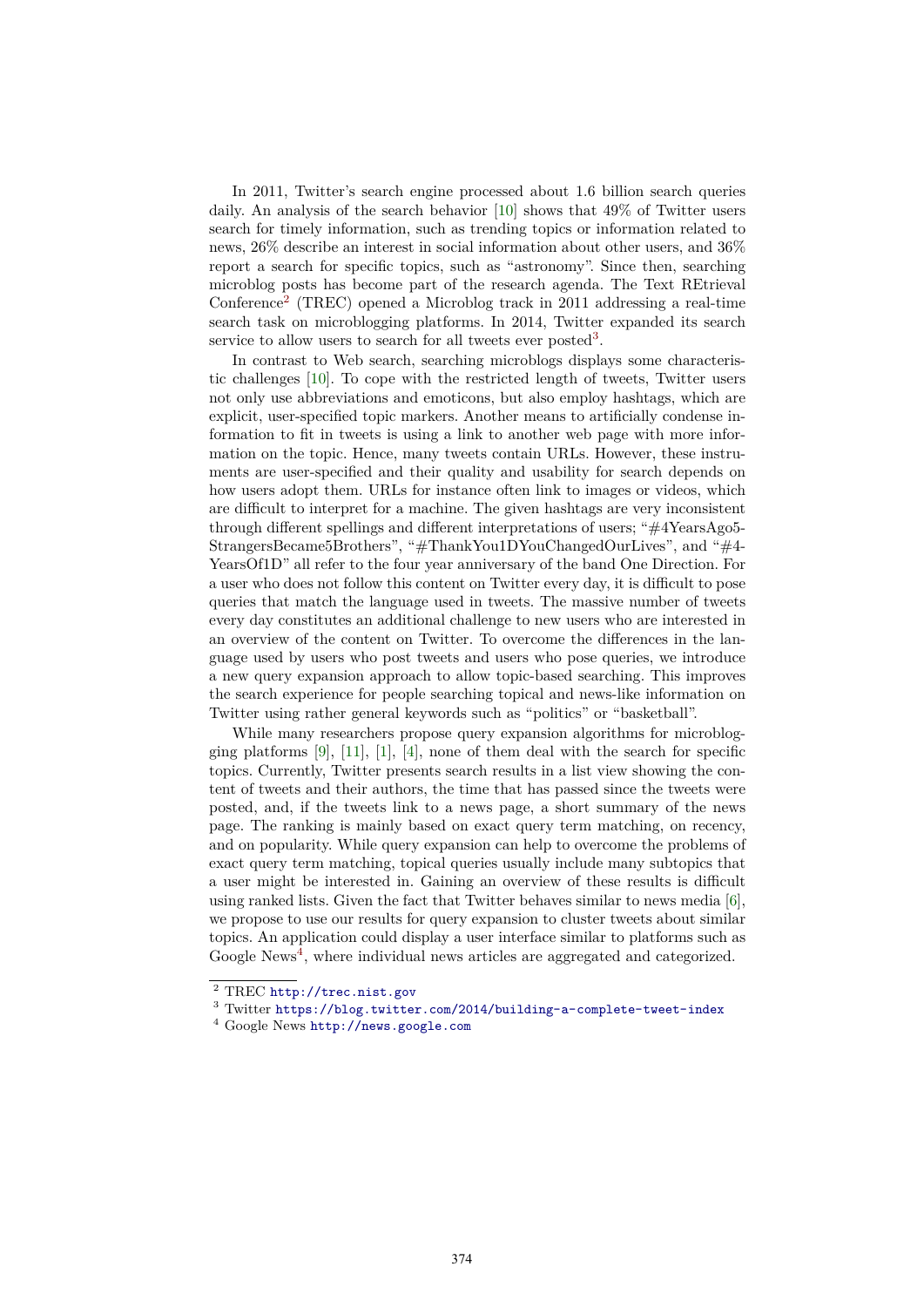### **2 Related Work**

There are many approaches that use topic models for query expansion in classic information retrieval [\[13\]](#page-8-0), not so many for microblog posts. Yan et al. [\[12\]](#page-8-1) present an alternative to LDA specially for short texts: the biterm topic model (BTM). Instead of generating documents, BTM models the generation of biterms (unordered word-pairs that co-occur in short texts) and assumes that each biterm is drawn from one topic. One work similar to ours describes the automatic topicfocused monitor (ATM) [\[7\]](#page-7-7), which is able to monitor tweets relevant to a given topic. While the strength of ATM lies in the monitoring of tweets over time, our search approach selects keywords firsthand and does not need to know the search query in advance for correct sampling.

Several approaches for query expansion and document expansion have been proposed in the context of the Microblog Track at TREC. For example, Wang et al. [\[11\]](#page-7-3) use a query expansion by accessing pseudo-relevance feedback and a document expansion through given URLs that some tweets contain. They use this expansion to break ties between tweets that display the same retrieval score, meaning that only tweets with the same retrieval score are considered. In that context, Wang et al. showed that the expansions did not support the ranking but lead to worse results. Bandyopadhyay et al. [\[1\]](#page-7-4) aim to improve weak queries (e.g., short tweets with different spelling and grammar than a regular search query would exhibit) and present a query expansion algorithm which is based on pseudo-relevant web documents. The algorithm transfers the original queries to the Google search API and expands the query with the most frequent terms in the resulting titles and snippets which are returned by the search API. Irrespective of the TREC Conference, Massoudi et al. [\[9\]](#page-7-2) developed a retrieval model for queries that contain trending topics. They extend the model by taking quality indicators, like recency and followers, into account as well as a query expansion through co-occurrence of terms. An approach for document expansion has been described by Efron et al. [\[4\]](#page-7-5) using a language model which includes a weighted probability for a word given the expanded document. An expansion is achieved by using the document as pseudo-query on the corpus of documents. Liang et al. [\[8\]](#page-7-8) use pseudo-relevance feedback query expansion based on language models and employ temporal re-ranking to discover recent but relevant information for a query in microblogs. Topic models have been used by Chua et al. [\[3\]](#page-7-9) to extract representative tweets from a stream for event summarization.

The presented approaches mostly aim to expand the given query to match the language which is used in the short microblog posts [\[1\]](#page-7-4), [\[11\]](#page-7-3) or to expand the microblog posts to match the language which is used in a query  $[11]$ ,  $[4]$ . In this paper, we concentrate on queries which are intentionally very general and we aim to expand those queries to provide a good overview of the trending subtopics at different levels of granularity.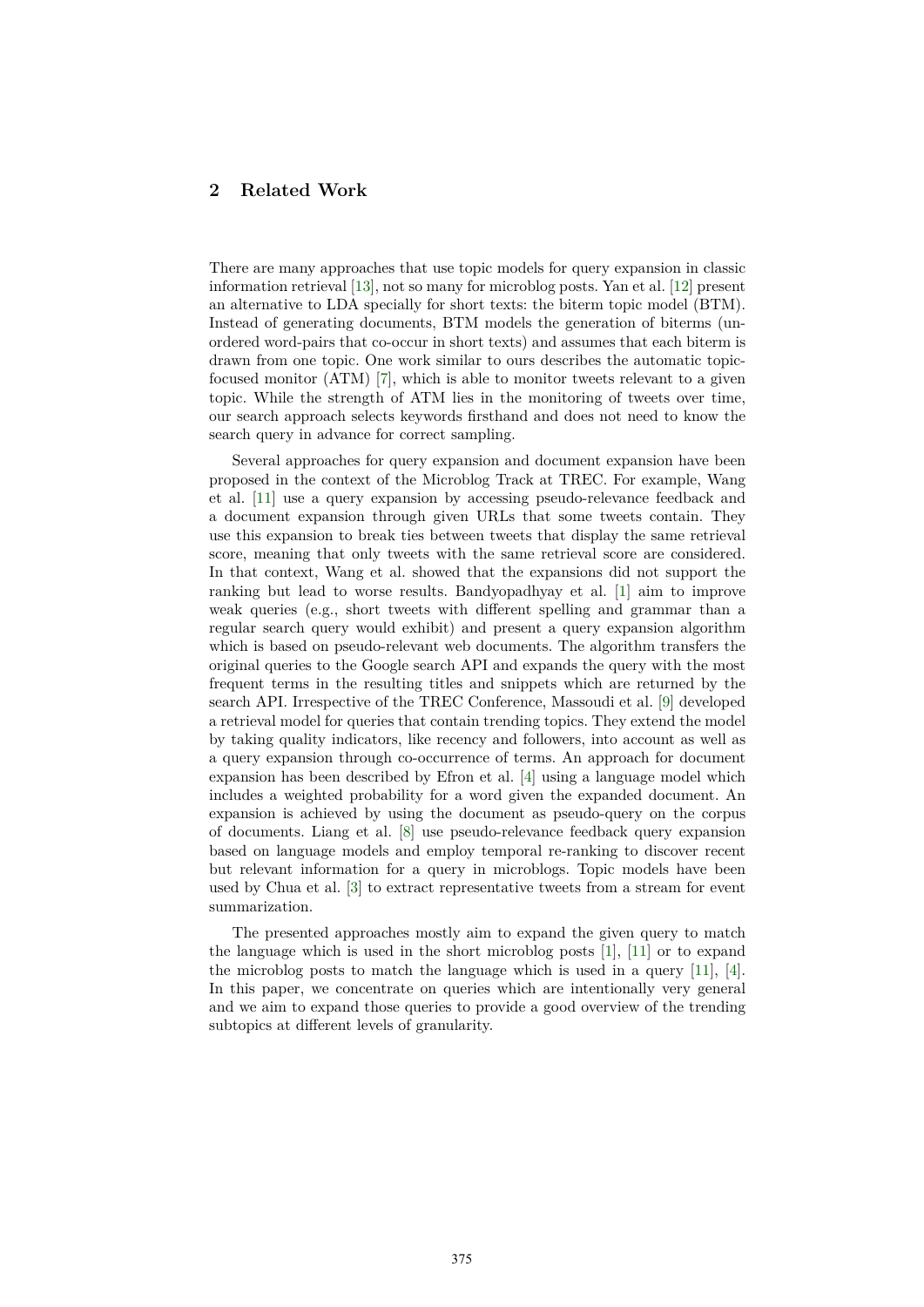<span id="page-3-0"></span>

Fig. 1: System architecture

## **3 Topic-Based Query Expansion**

We want to support users searching for general topics, such as "politics" or "Ukraine". To this end, we propose a query expansion approach based on topic modelling. These models are learned on a daily basis from a data set of crawled and preprocessed tweets and are later used to expand user-specified queries. Figure [1](#page-3-0) displays our system's architecture. The crawling of tweets and topic model construction is handled offline, while the topic model is being used to expand queries in an online fashion at query time. If a new, unkown query term is used which is not present in our offline-computed topic model, we fall back to standard keyword search. However, this essentially does not happen for our targeted general queries. Furthermore, we address recency and popularity in Twitter indirectly via computing new topic models daily so our model reflects trends accordingly.

*Topic Model Construction* We used latent Dirichlet allocation (LDA) [\[2\]](#page-7-10) to com-pute a topic model<sup>[5](#page-3-1)</sup> prior to search, e.g. once a day. The resulting topic model can then be used to infer a topic distribution for a new tweet d,  $\Theta_d$ . Given a query, the most probable topics can be determined using *Φ*, the topic-worddistributions. Table [1](#page-4-0) shows the 10 most probable topics for a one-day topic model together with the probability of the topic given the query word "politics".

Using LDA, the number of topics  $K$  has to be specified in advance. A larger *K* leads to splitting of topics, allowing for the separation of ambiguous topics. However, if no ambiguous topics are left, homogeneous ones are split up. For the purpose of query expansion, it is important that different topics can be found for a term, and that the topics found are not ambiguous, as this could lead to topic shifts. We evaluated different values for *K* on a validation set, which is described in Section [4.](#page-4-1)

<span id="page-3-1"></span><sup>5</sup> We use Mallet <http://mallet.cs.umass.edu>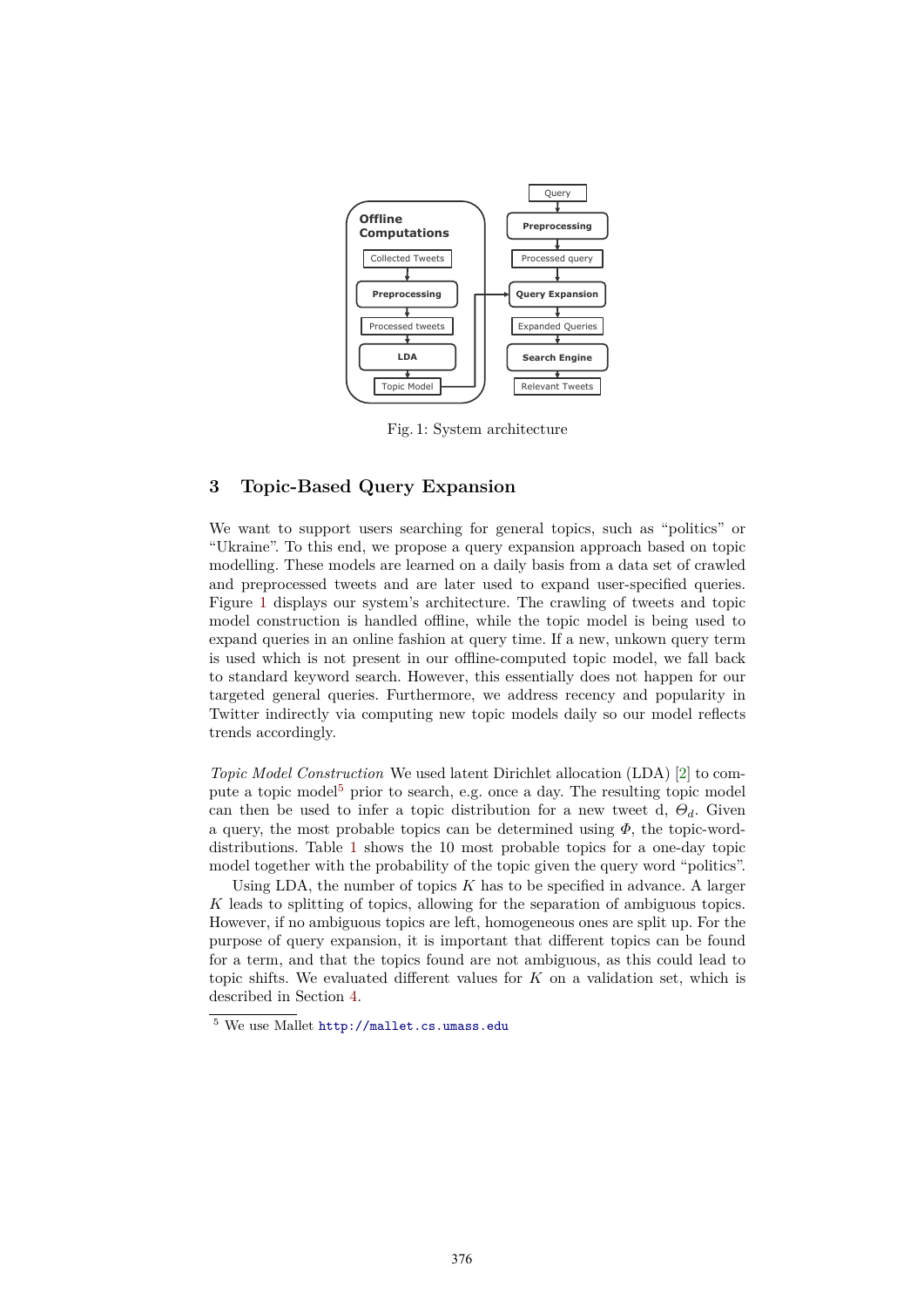<span id="page-4-0"></span>Table 1: Top 10 topics from October 20, 2014 for the query *"politics"*

| $\hat{p}(i q)$     | 8 most probable stemmed words                          |
|--------------------|--------------------------------------------------------|
| $\overline{0.167}$ | obama ebola tcot speech presid reason net ban          |
| 0.155              | ukip vote ward tori parti peopl nh elect               |
| 0.115              | bip part scienc india modi biblic read congress        |
| 0.089              | vote elect voter earli blue texa gop todai             |
| 0.072              | gate gamer gamerg peopl women stop game bulli          |
| 0.069              | presid indonesia jokowi minist presiden japan russia   |
| 0.052              | isi turkei kurd koban fight kill iran syria            |
| 0.044              | ari support pakistan ban stand pti khan wesupportari   |
| 0.043              | energi price compani tax loan pai servic power         |
| 0.036              | class question teacher answer write english word learn |

*Query Expansion* We are interested in the most probable topics for all words of a query *q*, i.e., we search for topics *i* where  $p(z = i|\boldsymbol{q})$  (in the following  $p(i|\boldsymbol{q})$ ) is maximal. During Gibbs sampling, we sample values for *z* for each word *w* in the vocabulary *w*. We use these samples of *z* to estimate  $\hat{p}(i|\mathbf{q})$  with  $\frac{n(i,w)}{n(w)}$ . In other words,  $\hat{p}(i|\mathbf{q})$  is estimated by the number of times the query words  $\mathbf{\hat{q}}$  were assigned to topic  $i$  divided by the total number of occurrences of words  $q$  in the corpus. Note that, although our test queries only contain a single term, this formulation also holds for queries with multiple words. For the query expansion, we then use the topics' best representatives, i.e., for a topic *i* the most probable words based on  $p(w|i) = \phi_i^w$ . The quality of the query expansion is heavily influenced by the number of topics the query is expanded with, as well as the number of words chosen from each topic for expansion. We optimized these model parameters on a validation set (see Section [4\)](#page-4-1). Best results were achieved setting *K*, the number of topics, to 200; the number of terms to use for query expansion to 10, and the threshold to include a topic for an expansion to  $\hat{p}(i|\mathbf{q}) > 0.05$ . For our example in Table [1](#page-4-0) the top 7 topics would be used for query expansion, while the rest are disregarded.

## <span id="page-4-1"></span>**4 Experiments**

To assess the ability of our algorithm to retrieve topically relevant tweets, we propose a novel, semi-automatic evaluation strategy that produces high-quality labeled data by utilizing expert Twitter users. In addition, we present some example queries together with the expanded queries based on our topic model as anecdotal evidence demonstrating how our algorithm can help users to get a topical overview of subtopics for a given general query.

*Data Set* Most existing annotated data sets are focused on detailed information needs, such as the Tweets2011 corpus used for the TREC Microblog Track<sup>[6](#page-4-2)</sup>. General topical queries are not included. Therefore, we created our own data set with

<span id="page-4-2"></span> $6$  TREC microblog data <http://trec.nist.gov/data/tweets>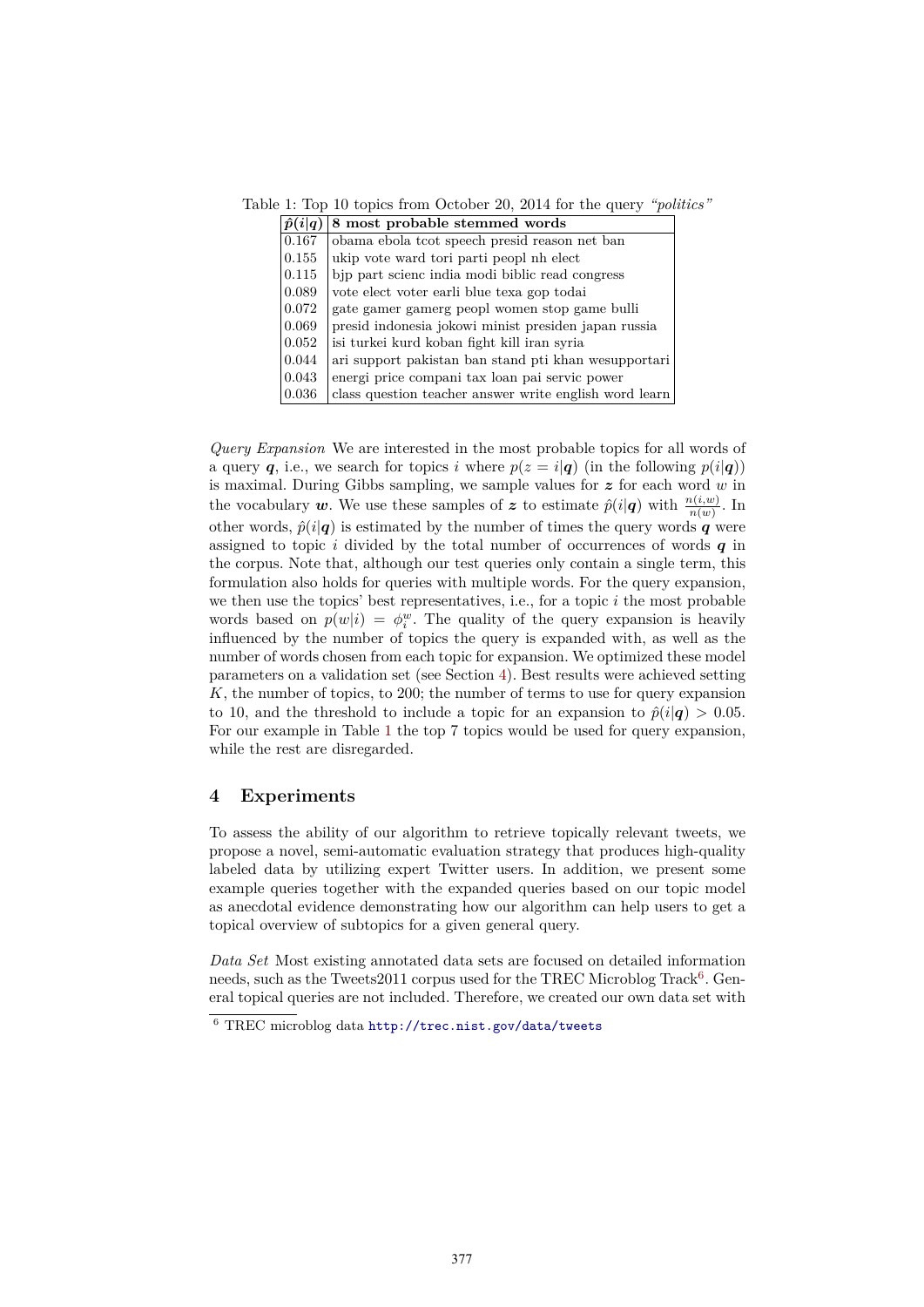semi-automatic annotations. We chose 2 general topical queries:"sports", "politics" and for each general query 2 more specific ones: "baseball", "basketball", "Ebola", "Ukraine". To find relevant tweets for each of the queries, we handpicked 10 expert twitter users who primarily tweet on the topic corresponding to the query. Together with the relevance of tweets we used popularity and the number of tweets to select these users. For "politics", e.g., these users were: @BBCPolitics, @CNNPolitics, @NicRobertsonCNN, @KevinBohnCNN, @The-WhiteHouse, @politico, @thehill, @HuffPostPol, @CBSPolitics, @BarackObama. We then crawled these users' tweets together with the  $1\%$  of general tweets available through the Twitter API. We annotated only our expert users' tweets as relevant for the respective queries, leading to small values in precision, because some tweets marked as non-relevant are actually relevant. Yet, tweets marked as relevant are in large part actually relevant. Thus, we estimate a method's tendency for the actual precisions. We constructed two data sets, one for validation and one for testing. Each set includes a training set of one day of twitter data to learn the topic model and the subsequent day to validate or test (Oct. 21st and Dec. 4th 2014, each 1.4m tweets (1% of all tweets)). On average, our expert users published 196 tweets per query per day.

*Baseline Approach* As baseline approach *BL*, we search for the given queries without query expansion. Similar to Twitter's search engine, we search for the query terms in tweets as well as in linked content using BM25. In contrast to Twitter's search, our ranking is not incorporating recency or popularity.

Next to the baseline approach, we compare our search results with a competing query expansion algorithm that is designed for microblogging platforms and based on word co-occurance [\[9\]](#page-7-2). It shows improved search results against a standard query expansion with pseudo relevance feedback.

*Topic-Based Approach* Our topic-based approach results in a set of expanded queries for each initial query according to our topic model. We set *α* asymmetric and choose the initial value  $\alpha_i = K \cdot 0.01$  for all  $i \in \{1, 2, \ldots, K\}$ . In contrast to *α*, we set *β* symmetric with initial value *β<sup>i</sup>* = 0*.*05. We run Gibbs sampling for 500 iterations. Each topic *i* in our model that contains the query term *q* (i.e.  $\hat{p}(i|q) > 0.05$ ) forms the basis for one query. To compare our search results with other search algorithms and the baseline, we merge the tweets resulting from each expanded query *q* into one ranking. We calculate a ranking score  $sc_q(i, d)$  for each tweet *d* that was found for a query *q*. The score depends on the topic ( $=$ expanded query) *i* for which the tweet was found and the tweet *d* itself. The score combines the probability  $\hat{p}(i|q)$  of the query term *q* belonging to the topic *i*, the topic's proportion  $\theta_d^i$  for tweet *d*, and the BM25 score for the tweet  $BM25(d):$  $sc_q(i, d) = \hat{p}(i|q) \cdot \theta_d^i + BM25(d)$  This score allows to combine the results of all expanded queries for a query term into one ranking, which is needed to compare the precision with other approaches.

*Results* The results differ from query to query. Mean average precision (MAP) is 0*.*101 for the baseline approach (BL), 0*.*152 for the co-occurance-based approach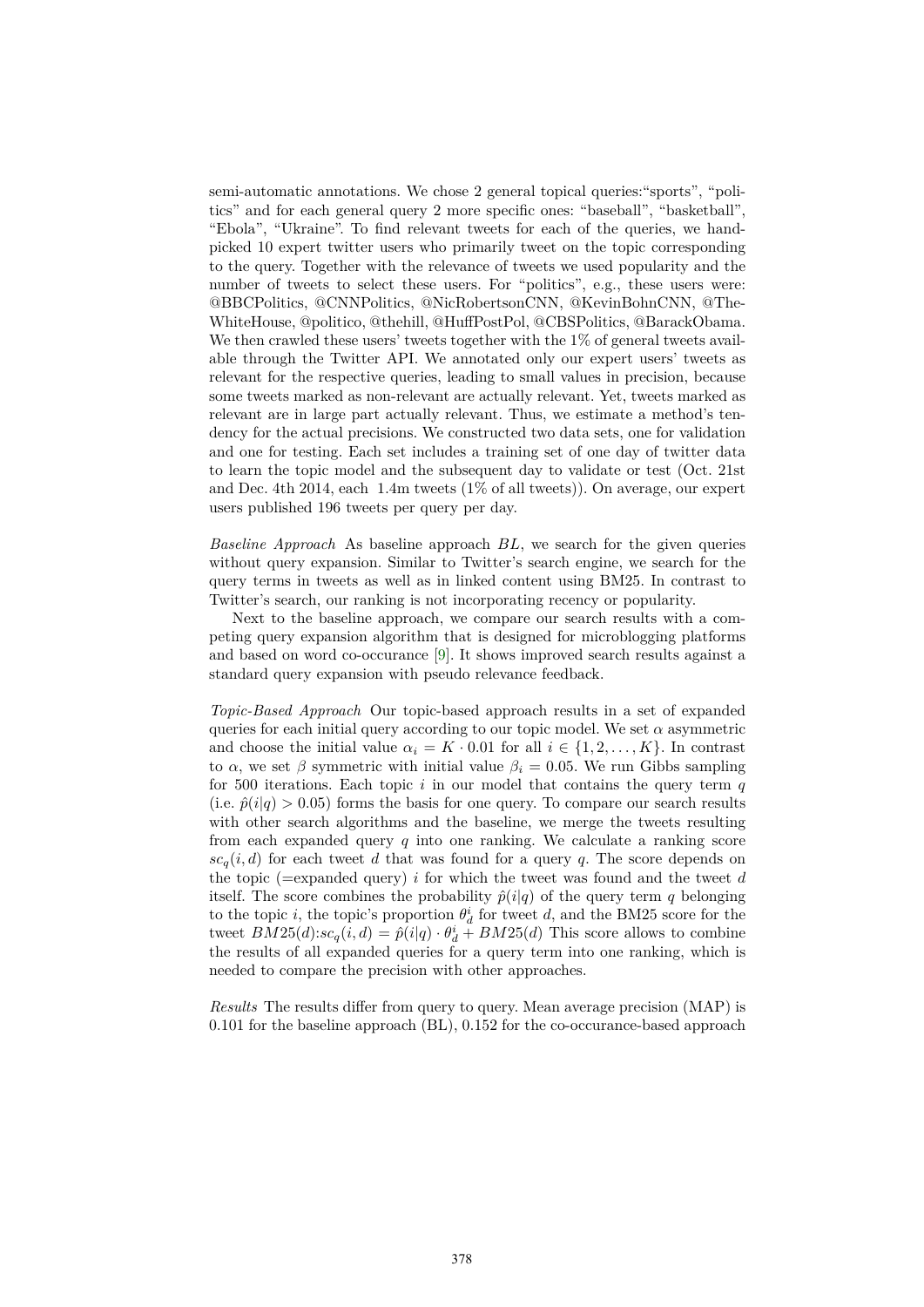<span id="page-6-1"></span>Table 2: Average precision for various algorithms for particular queries

|  |                                  | sports baseball basketball politics Ukraine Ebola |                                                |  |
|--|----------------------------------|---------------------------------------------------|------------------------------------------------|--|
|  |                                  | $ \mathbf{BL}  0.0035 0.0033 0.0038$              | $\vert 0.0000 \vert 0.2730 \vert 0.3232 \vert$ |  |
|  | $ {\bf C}{\bf B} $ 0.0057 0.2578 | 0.0106                                            | $\vert 0.0158 \quad 0.4595 \quad 0.1617 \vert$ |  |
|  |                                  | $\rm  TB 0.0150$ 0.3175 0.0158                    | $\vert$ 0.0166 0.3068 0.2403 $\vert$           |  |

<span id="page-6-2"></span>Table 3: Example expanded queries for topic-based approach (TB) and cooccurance-based approach (CB) [\[9\]](#page-7-2) for queries "sports" and "Ebola"

| sports                 |                  |       |                        | Ebola                  |        |                   |
|------------------------|------------------|-------|------------------------|------------------------|--------|-------------------|
| $\overline{\text{CB}}$ | TВ               |       | $\overline{\text{CB}}$ | TВ                     |        |                   |
| girls                  | sports           |       |                        | sports sports outbreak | ebola  | ebola             |
| cespedes               | united           | hurt  |                        | game americans         | dallas | nigeria           |
| boston                 | goals            |       | head football          | free                   | health | free              |
| football               | game             | butt  | week                   | officially             | save   | big               |
| betting                | score            | error | win                    | declared hospital      |        | plan              |
| sports                 | mufc             | vixx  | state                  | virus                  | nurse  | reason            |
| pretend                | west             | body  | nba                    | nigeria                |        | patient declared  |
| smh                    | liverpool button |       | team                   | health                 | care   | immediate         |
| females                | man              | touch | play                   | ebola                  |        | disease someone's |
| vahoo                  | manchester work  |       | season                 | obama                  | africa | capricorn         |

(CB), and 0.152 for the topic-based approach<sup>[7](#page-6-0)</sup>. The co-occurrence-based query expansion and our topic-based approach improve the results decidedly over the baseline. CB outperforms the topic-based approach only for the query "Ukraine", which results in similar MAP scores, see Table [2.](#page-6-1) Less general queries, such as Ebola, are less likely to benefit from query expansion since most tweets contain the keyword itself, whereas tweets about baseball are much more likely to contain words such as "MLB" instead of the word "baseball".

The expanded queries give an overview of the topic. The co-occurance-based approach only produces one expanded query, whereas our topic-based approach finds multiple topics for a given keyword and thus can create multiple expanded queries representing subtopics. Table [3](#page-6-2) shows how our approach identifies different subtopics related to sports: English soccer, injuries, and American sports, while the co-occurance based approach fails to give a good overview and mixes various sports-related terms. The results are similar for the query Ebola. Here our approach identifies a topic related to Ebola in the U.S. vs. Africa.

*Discussion* The co-occurance-based expansion is calculated specifically for each query, therefore it benefits from the expansion terms being well suited. Yet, especially for the more general queries, the expanded queries can become ambiguous, i.e., contain more than one specific topic with considerable topic shifts. In contrast to the co-occurance approach, our topic-based approach discovers more

<span id="page-6-0"></span><sup>7</sup> To create comparable MAP scores, each ranking is restricted to 500 tweets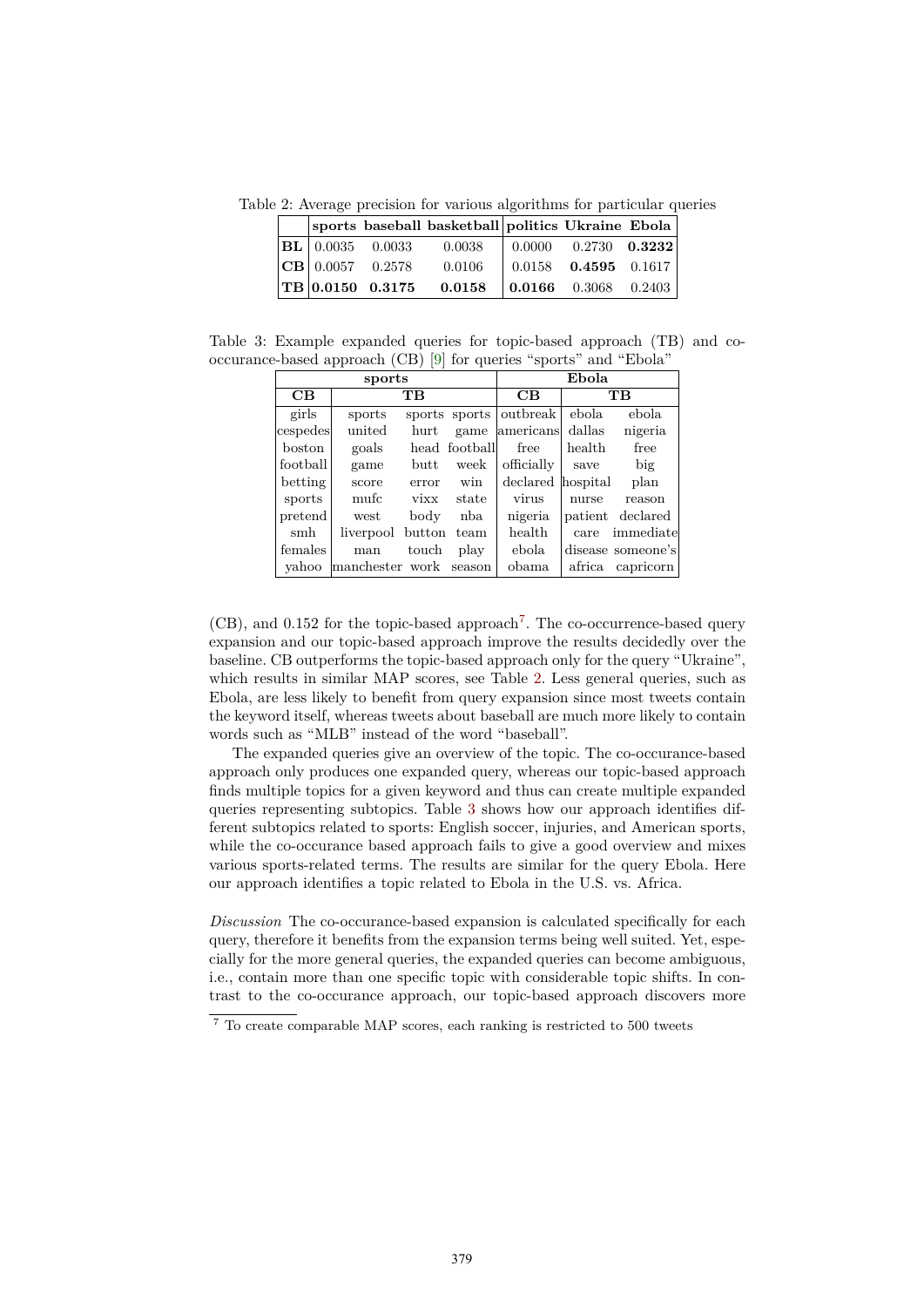relevant terms for a given query. Thus, the focus of the search can transform to a broader topic than the original one. A strength of our topic-based approach is also the flexibility allowing to expand the query with a variable number of topics and visualize the inherent subtopics.

# **5 Conclusion**

We have analyzed the usage of topic models to support general keyword queries in microblog search. We proposed a query expansion method using latent Dirichlet allocation to find relevant tweets and to group them based on latent topic information. Our experiments have shown that our approach outperforms standard keyword-based search and further demonstrated competitive results compared to a state-of-the-art microblog-specific query expansion algorithm. While standard search algorithms do not by default cluster search results, our approach returns tweets from various subtopics and the topics itself can be inspected to get a quick overview of what is currently discussed in Twitter related to general keywords. Besides a further, large-scale evaluation, for future work we are interested in the development of topics over time. Since Twitter is a highly dynamic platform, we hope to capture trending subtopics for general keywords by substituting LDA with a dynamic topic model.

## **References**

- <span id="page-7-4"></span>1. Bandyopadhyay, A., Ghosh, K., Majumder, P., Mitra, M.: Query expansion for microblog retrieval. In: TREC. vol. 1, pp. 368–380. NIST (2012)
- <span id="page-7-10"></span>2. Blei, D.M., Ng, A.Y., Jordan, M.I.: Latent dirichlet allocation. Journal of Machine Learning Research 3, 993–1022 (2003)
- <span id="page-7-9"></span>3. Chua, F.C.T., Asur, S.: Automatic summarization of events from social media. In: ICWSM. pp. 81–90. AAAI (2013)
- <span id="page-7-5"></span>4. Efron, M., Organisciak, P., Fenlon, K.: Improving retrieval of short texts through document expansion. In: SIGIR. pp. 911–920. ACM (2012)
- <span id="page-7-0"></span>5. Kaplan, A.M., Haenlein, M.: The early bird catches the news: Nine things you should know about micro-blogging. Business Horizons 54(2), 105–113 (2011)
- <span id="page-7-6"></span>6. Kwak, H., Lee, C., Park, H., Moon, S.: What is twitter, a social network or a news media? In: WWW. pp. 591–600. ACM (2010)
- <span id="page-7-7"></span>7. Li, R., Wang, S., Chang, K.C.C.: Towards social data platform: Automatic topicfocused monitor for twitter stream. In: VLDB. pp. 1966–1977. VLDB End. (2013)
- <span id="page-7-8"></span>8. Liang, F., Qiang, R., Yang, J.: Exploiting real-time information retrieval in the microblogosphere. pp. 267–276. JCDL, ACM (2012)
- <span id="page-7-2"></span>9. Massoudi, K., Tsagkias, M., de Rijke, M., Weerkamp, W.: Incorporating query expansion and quality indicators in searching microblog posts. In: ECIR, pp. 362– 367. Springer (2011)
- <span id="page-7-1"></span>10. Teevan, J., Ramage, D., Morris, M.R.: #twittersearch: a comparison of microblog search and web search. In: WSDM. pp. 35–44. ACM (2011)
- <span id="page-7-3"></span>11. Wang, Y., Darko, J., Fang, H.: Tie-breaker: A new perspective of ranking and evaluation for microblog retrieval. In: TREC. NIST (2013)